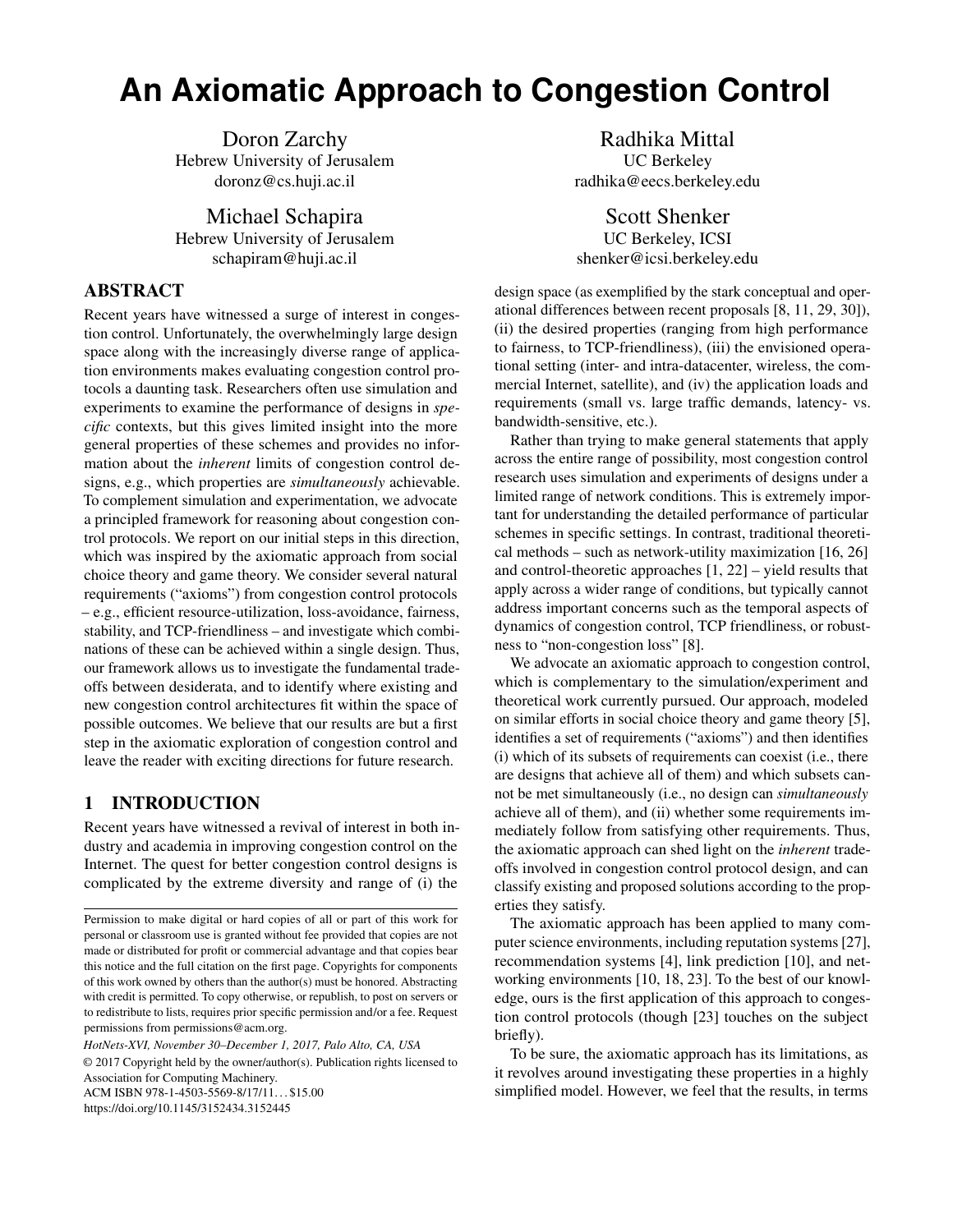of which axioms can coexist and which cannot, provide insights that apply far beyond the simple model (even if the detailed theoretical results do not). Thus, we contend that the axiomatic approach is a useful addition to the evaluatory arsenal that researchers should apply to congestion control.

In the following section, we introduce the simple network model where we can evaluate congestion control designs. We then, in Section [3,](#page-2-0) formulate several natural axioms (or requirements) for congestion control protocols, including efficient link-utilization, loss-avoidance, fairness, stability, and TCP-friendliness. In Section [4,](#page-3-0) we derive our basic results on the feasibility of achieving these requirements and then, in Section [5,](#page-3-1) we show that congestion control protocols can be regarded as points in a multidimensional space reflecting the extent to which they satisfy these requirements.

We argue that from a protocol design perspective, desirable congestion control protocols are those that reside on the Pareto frontier in the multidimensional space induced by our axioms. To illustrate this point, we introduce a new class of protocols, termed "robust AIMD", which extends traditional TCP by borrowing ideas from the recently introduced PCC protocol [\[11\]](#page-6-1). We show that "robust-AIMD" protocols can be viewed as points on the Pareto frontier that outperform traditional TCP yet are significantly less aggressive to legacy TCP connections than PCC.

We believe that the above results are but a first step in the axiomatic exploration of congestion control and leave the reader with exciting directions for future research.

## <span id="page-1-0"></span>2 MODELING PROTOCOL DYNAMICS

To illustrate our approach, we consider a simple fluid-flow model of dynamics of congestion control protocols (which builds upon [\[6,](#page-6-14) [9,](#page-6-15) [21\]](#page-6-16)). We focus on window-based protocols in congestion-avoidance mode interacting on a single (bottleneck) link with FIFO (droptail) queuing. We defer axiomatic explorations of richer models (e.g., more expressive queuing policies, network-level interactions), and of pacing-based protocols (e.g., the PCC and BBR) to future research. We show below that studying our simple (and tractable) model gives rise to interesting insights about the fundamental tradeoffs involved in congestion control protocol design.

Senders dynamically interacting on a link. n *senders* <sup>1</sup>, . . . n send traffic on a link of bandwidth  $B > 0$  (measured in units of MSS/s), propagation delay  $\Theta$ , and buffer size  $\tau$  (measured in units of MSS). Importantly, in our model  $B$ ,  $\Theta$ , and  $\tau$  are all unknown to the senders, precluding the possibility of building into protocols a priori assumptions such as "the link is only shared by senders running protocol  $P$ ", "the minimum latency is at least 2ms", etc. We let  $C = B \times 2\Theta$ , i.e., C represents the minimum possible bandwidth-delay product for the link, or its "capacity". Senders experience *synchronized* feedback. Time in our model is regarded as an infinite sequence of discrete time steps  $t = 0, 1, 2, \ldots$ , each of RTT duration, in which end-host (sender) decisions occur. At the beginning of each time step t, sender i can adjust its congestion window by

selecting a value in the range  $\{0, 1, \ldots, M\}$ , in units of MSS. We assume that  $1 \ll M$ . Let  $x_i^{(t)}$  denote the size of the sender *i*'s congestion window at time *t*, let  $\bar{x}^{(t)} = (x_1^{(t)}, \dots, x_n^{(t)})$ , and let  $X^{(t)} = \sum_i x_i^{(t)}$ .<br>The duration of

The duration of time step t,  $RTT(t)$ , is a function of the<br>k's propagation delay and the buffer's queuing delay. This link's propagation delay and the buffer's queuing delay. This is captured (as in [\[17,](#page-6-17) [19,](#page-6-18) [32\]](#page-6-19)) as follows:

$$
RTT(\bar{x}^{(t)}, C, \tau) = \begin{cases} \max(2\Theta, \frac{X^{(t)} - C}{B} + 2\Theta) \\ \text{if } X^{(t)} < C + \tau \\ \Delta & \text{otherwise} \end{cases} \tag{1}
$$

where ∆ represents a timeout-triggered cap on the RTT in the event of packet loss.

When traffic sent on the link at time t exceeds  $C + \tau$ , excess traffic is dropped according to the FIFO (droptail) queuing policy. The *loss rate* experienced by each sender at time step t as a function of the congestion window sizes of all senders and the link capacity and buffer size, is captured as:

$$
L(\bar{x}^{(t)}, C, \tau) = \begin{cases} (1 - \frac{C + \tau}{X^{(t)}}) & \text{if } X^{(t)} > C + \tau \\ 0 & \text{otherwise} \end{cases}
$$

To simplify exposition, we will denote the loss rate at time t simply by  $L^{(t)}$ .<br>Conception con

Congestion control protocols and the induced dynamics. Each sender i's selection of congestion-window sizes is dictated by the *congestion control protocol*  $P_i$  employed by that sender. A congestion control protocol (deterministically) maps the history of congestion-window sizes of that sender, and of the RTTs and loss rates experienced by that sender, to the sender's next selection of congestion window size. A protocol is *loss-based* if its choice of window-sizes is invariant to the RTT values. Any choice of initial congestion windows  $\bar{x}^{(0)} = (x_1^{(0)}$ <br>col *P*, for each sender 1  $\text{col } P_i$  for each sender *i deterministically* induces a *dynamic*<br>of congestion control as follows: senders start sending as in  $\binom{0}{n}$  and congestion control proto-<br>exministically induces a dynamic of congestion control as follows: senders start sending as in  $\bar{x}^{(0)}$  and, at each time step, every sender *i* repeatedly reacts to its environment as prescribed by P. Different choices of to its environment as prescribed by  $P_i$ . Different choices of initial congestion windows enable us to reason about  $e^{\alpha}$ initial congestion windows enable us to reason about, e.g., connections (with smaller window sizes) starting to send after other connections (with larger window sizes).

Protocols belonging to the families of Additive-Increase-Multiplicative-Decrease  $(AIMD(a,b)$  [\[13,](#page-6-20) [31\]](#page-6-21)) and Multiplicative-Increase-Multiplicative-Decrease (MIMD(a,b) [\[2,](#page-6-22) [3\]](#page-6-23)) are easy to model in our framework: AIMD(a,b) increases the window size  $x_i^{(t)}$  additively by a (MSS) if the loss  $L^{(t)}$  at time t is 0, whereas MIMD(a b) increases the window size multit is 0, whereas MIMD(a,b) increases the window size multi-<br>plicatively by a factor of a. Both protocols multiplicatively plicatively by a factor of a. Both protocols multiplicatively decrease the window size by a factor of b if  $L^{(t)} > 0$ . We formalize two more prominent families of protocols within formalize two more prominent families of protocols within our model: Binomial [\[6\]](#page-6-14), and TCP Cubic [\[15\]](#page-6-24).

A binomial protocol **BIN**(*a, b, k, l*) for  $a > 0$ ,  $0 < b \le$ 1,  $k \geq 0$ ,  $l \in [0, 1]$  is defined as follows: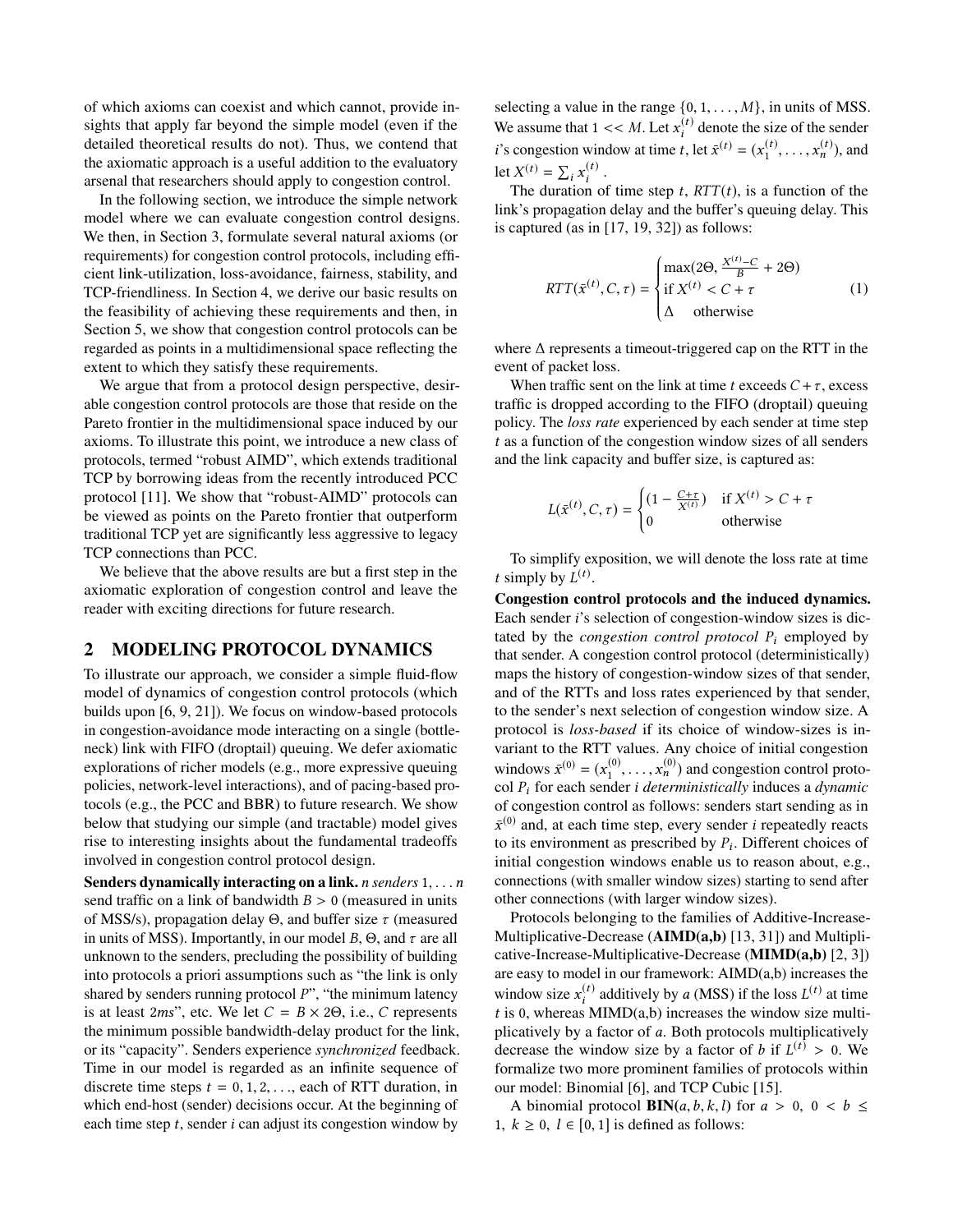$$
x_i^{(t+1)} = \begin{cases} x_i^{(t)} + \frac{a}{(x_i^{(t)})^k} & \text{if } L^{(t)} = 0\\ x_i^{(t)} - b(x_i^{(t)})^l & \text{if } L^{(t)} > 0 \end{cases}
$$

TCP Cubic,  $\text{CUBIC}(c, b)$ , can be captured as follows:

$$
x_i^{(t+1)} = \begin{cases} x_i^{max} + c(T - (\frac{x_i^{max}(1-b)}{c})^{\frac{1}{3}})^3 & \text{if } L^{(t)} = 0\\ x_i^{max} b & \text{if } L^{(t)} > 0 \end{cases}
$$

where  $x_i^{max}$  is the window size of sender *i* when the last<br>packet loss was experienced. T is the number of time steps packet loss was experienced, T is the number of time steps<br>elanced from the last packet loss  $h \in (0, 1)$  is the rate-decrease elapsed from the last packet loss,  $b \in (0, 1)$  is the rate-decrease factor, and  $c > 0$  is a scaling factor.

## <span id="page-2-0"></span>3 AXIOMATIC APPROACH

We consider eight natural requirements ("axioms") from congestion control protocols. Intuitively, these requirements capture the desiderata of well-utilizing spare network resources, avoiding excessive loss, converging to a stable rate-configuration, achieving fairness amongst competing flows, attaining highperformance in the presence of non-congestion loss [\[8\]](#page-6-0), being friendly towards legacy TCP connections, and not suffering excessive latency. However, what precisely is the definition of "well-utilizing a link"? Is it utilizing 90% of the link from some point onwards? 95%? What does it mean to be friendly to TCP? Is it not to exceed by over <sup>1</sup>.5x the throughput of a TCP connection sharing the same link? 3x?

Different choices of values to plug into our requirements can have significant implications, to the extent of opposite answers to questions regarding whether two (or more) requirements can be satisfied simultaneously. To allow for a nuanced discussion of the interplay between axioms, we *parameterize* the requirements ("metrics"). A congestion control protocol can be regarded as a point in the 8-dimensional space induced by the following metrics, according to its "score" in each metric.

Importantly, the metrics listed below constitute a first attempt at formulating an axiomatic framework for congestion control. As discussed in Section [6,](#page-5-0) proposing and investigating other metrics, and refining our metrics, is an important direction for future research. See [\[12\]](#page-6-25) for a related discussion.

Metric I: link-utilization. We say that a congestion-control protocol *P* is *α*-*efficient* if when all senders employ *P*, for any initial configuration of senders' window sizes, there is some time step T such that from T onwards  $X^{(t)} \geq \alpha C$ .

Metric II: fast-utilization. Our next metric is intended to exclude protocols that take an unreasonable amount of time to utilize spare bandwidth (e.g., that increase the window size by a single MSS every <sup>1</sup>, <sup>000</sup> RTTs). Intuitively, the following definition of α*-fast-utilization* captures the property that, for any "long enough" time period, the protocol consumes link capacity at least as fast as a protocol that increases the congestion window by  $\alpha$  MSS in each RTT. A congestioncontrol protocol P is  $\alpha$ -fast-utilizing if there exists  $T > 0$ such that if a *P*-sender *i*'s window size is  $x_i^{(t_1)}$  at time step

 $t_1$  and by time step  $t_1 + \Delta_t$ , for any  $\Delta_t \geq T$ , does not ex-<br>perience loss, nor increased RTT (if not loss-based), then perience loss, nor increased RTT (if not loss-based), then  $\frac{t_1 + \Delta_t}{t = t_1} (x_i^{(t)} - x_i^{(t_1)}) \ge \frac{\alpha \Delta_t^2}{2}$  $\frac{\Delta_t}{2}$ .

 $\sum_{t=t_1}^{t}$  ( $\sum_{t=1}^{t}$  in  $\sum_{t=2}^{t}$  in  $t_1$ ) =  $\sum_{t=2}^{t}$ protocol *P* is  $\alpha$ -loss-avoiding if when all senders employ *P*, for any initial configuration of senders' window sizes, there is some time step T such that from T onwards the loss rate  $L^{(t)}$ <br>is bounded by  $\alpha$  (e.g.  $\alpha = 0.01$  translates to not exceeding is bounded by  $\alpha$  (e.g.,  $\alpha = 0.01$  translates to not exceeding loss rate of 1%). We refer to protocols that are 0-loss-avoiding, i.e., protocols that, from some point onwards, do not incur loss, as "0-loss".

Metric IV: fairness. We say that a congestion-control protocol *P* is  $\alpha$ -*fair* if when all senders use *P* and for any configuration of senders' window sizes, from some time  $T > 0$ onwards, the average window size of each sender  $i$  is at least an  $\alpha$ -fraction that of any other sender *j*.

Metric V: convergence. We say that a congestion-control protocol *P* is *α*-convergent, for  $\alpha \in [0, 1]$ , if there is a configuration of window sizes  $(x_1^*, \ldots, x_n^*) \in [0, M]^n$  and time step<br> $T_{n+1}$  that for every the  $T_{n+1}$  such a state of  $M_n$ ,  $\stackrel{*}{\sim}$  (*t*) T such that for any  $t > T$  and sender  $i \in N$ ,  $\alpha x_i^* \leq x_i^{(t)} \leq$ <br> $(2 - \alpha)x^*$  (e.g.  $\alpha = 0$  9 means that from some point on wards)  $(2 - \alpha)x_i^*$  (e.g.,  $\alpha = 0.9$  means that from some point onwards<br>the window sizes are within 10% from a fixed point) the window sizes are within 10% from a fixed point).

Metric VI: robustness to non-congestion loss. A natural demand from congestion control protocols is to be *robust* to loss that does not result from congestion [\[8,](#page-6-0) [11\]](#page-6-1). Clearly, formulating this requirement in all possible contexts is challenging. We focus on a simple, yet enlightening, scenario (used in [\[11\]](#page-6-1) to motivate PCC): Suppose that a single sender i sends on a link of infinite capacity (so as to remove from consideration congestion-based loss). We say that a protocol P is  $\alpha$ -robust if when the sender experiences constant *random* packet loss rate of at most  $\alpha \in [0, 1]$ , then, for any choice of initial senders' window sizes and value  $\beta > 0$ , there is some  $T > 0$  such that for every  $t > T$ ,  $x_i^{(t)} \ge \beta$  (i.e., non-congestion loss of rate at most  $\alpha$  does not prevent utilization of spare capacity) most  $\alpha$  does not prevent utilization of spare capacity).<br>Motris VII, TCD friendliness, We see that a grates

**Metric VII: TCP-friendliness.** We say that a protocol  $P$  is α*-friendly* to another protocol Q if, for any combination of sender-protocols such that some senders use  $P$  and others use Q, for every initial configuration of senders' window sizes, and for every  $P$ -sender  $i$  and  $Q$ -sender  $j$ , from some point in time  $T > 0$  onwards j's average window size is at least an  $\alpha$ fraction of i's average window size. Observe that friendliness, as defined above, is closely related to fairness (Metric IV), but fairness is with respect to many instantiations of the *same* protocol, whereas friendliness captures interactions between *different* protocols. We say that a protocol P is α*-TCP-friendly* if P is  $\alpha$ -friendly towards AIMD(1,0.5) (i.e., TCP Reno).

**Metric VIII: latency-avoidance.** We say that protocol  $P$  is  $\alpha$ -latency-avoiding if for sufficiently large link capacity C and buffer size  $\tau$ , and regardless of sender's initial window sizes, when all senders on the link employ  $P$ , there is some time step T such that from T onwards  $RTT(t) < (1 + \alpha)2\Theta$ . The term <sup>2</sup>Θ captures the minimum possible RTT (twice the link's propagation delay)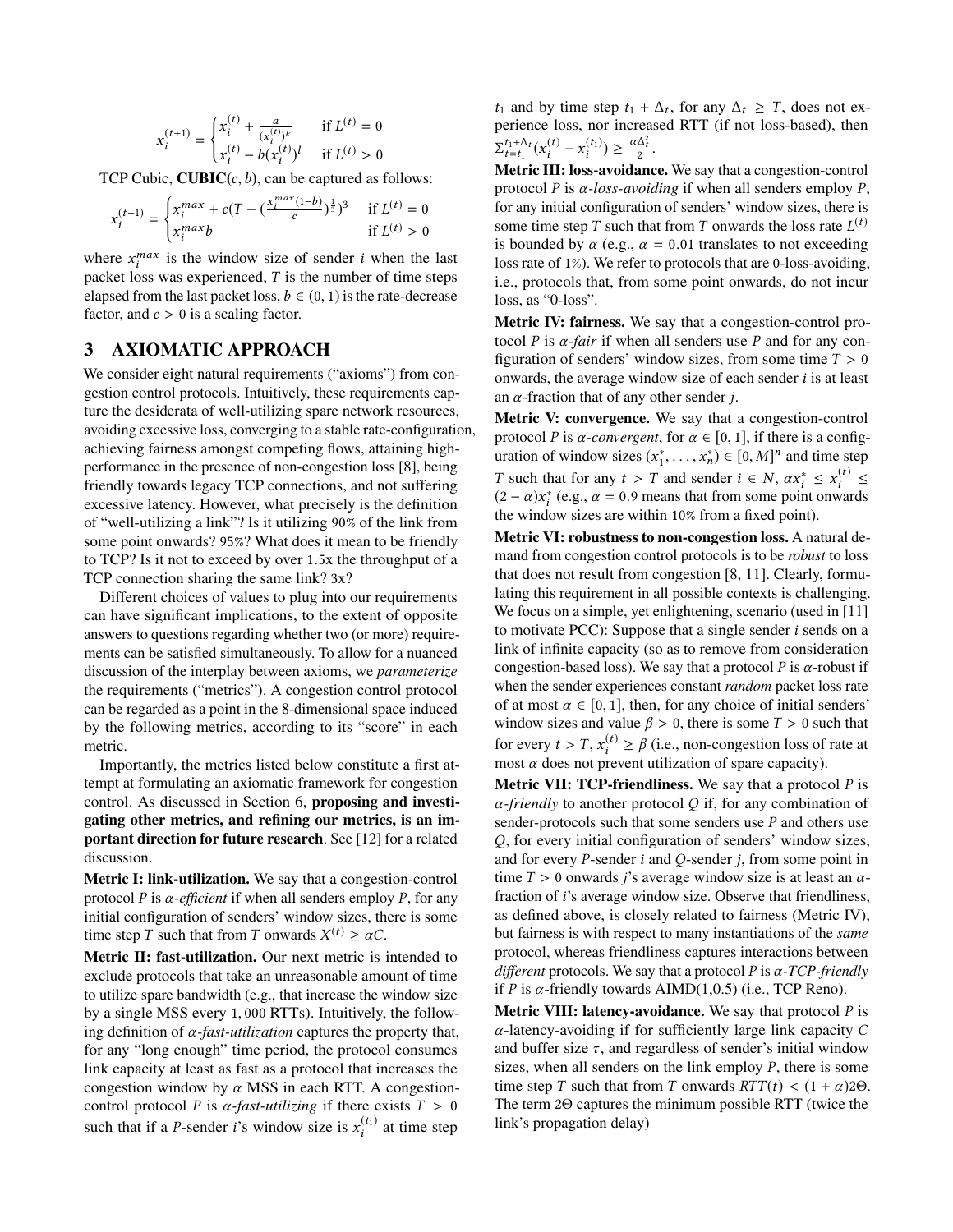## <span id="page-3-0"></span>4 AXIOMATIC DERIVATIONS

We present below theoretical results highlighting the intricate connections between our metrics. Our results establish that some properties of a congestion control scheme are immediate consequences of other properties or, conversely, cannot be satisfied in parallel to satisfying other properties. The latter form of results exposes fundamental tensions between metrics, implying that attaining a higher "score" in one metric inevitably comes at the expense lowering the score in another. We leverage this insight in Section [5](#page-3-1) to reason about the Pareto frontier for protocol design in the 8-dimensional metric space induced by our metrics.

We begin with the following simple observation:

CLAIM 1. *Any loss-based protocol that is* 0*-loss is not*  $\alpha$ *-fast-utilizing for any*  $\alpha > 0$ .

To see why the above is not obvious, consider a protocol P that slowly increases its rate until encountering loss for the first time and then slightly decreases the rate so as to not exceed the link's capacity. While both 0-loss (from some point in time no loss occurs) and almost fully-utilizing the link, this protocol is not  $\alpha$ -fast-utilizing for any  $\alpha > 0$ . The reason is that, for loss-based protocols,  $\alpha$ -fast-utilization implies after sufficiently long time without packet loss, the protocol must increase its rate until encountering loss yet again.

We present below other, more subtle, connections between our metrics. All of our bounds apply across all possible network parameters (link capacity, buffer size) and number of senders, with the exception of Theorem [3](#page-3-2) (where the reliance on C and  $\tau$  is explicit). We start with the following result, which relates convergence, fast-utilization, and efficiency.

<sup>T</sup>HEOREM 1. *Any protocol that is* α*-convergent and* β*-* $\int \frac{a}{2-a}$ -efficient.<br>*fast-utilizing, for some*  $\beta > 0$ , *is at least*  $\frac{a}{2-a}$ -efficient.

We next turn our attention to TCP-friendliness. Intuitively, attaining good performance and being TCP-friendly are at odds. Our next two results formalize this intuition by upper bounding the level of TCP friendliness attainable by a protocol according to the extent to which that protocol is fast-utilizing, efficient, and robust to non-congestion loss.

<span id="page-3-3"></span>THEOREM 2. *Any loss-based protocol that is*  $\alpha$ -fast-utilizing<br>d  $\beta$  afficient is at most  $\frac{3(1-\beta)}{2CD}$  TCB friendly. and *β*-efficient is at most  $\frac{3(1-\beta)}{\alpha(1+\beta)}$ -*TCP*-friendly

The above upper bound on TCP-friendliness is tight, in the sense that  $AIMD(\alpha, \beta)$  satisfies the requirements of Theo-rem [2](#page-3-3) and is  $\frac{3(1-\beta)}{\alpha(1+\beta)}$  $\frac{3(1-p)}{\alpha(1+\beta)}$ -TCP-friendly [\[7\]](#page-6-26).

<span id="page-3-2"></span><sup>T</sup>HEOREM 3. *Any loss-based protocol that is* α*-fast-utilizing,* β*-efficient, and* ϵ*-robust, for* ϵ > <sup>0</sup>*, is at most*  $\frac{3(1-\beta)}{(4(\frac{C+\tau}{1-\epsilon})-\alpha)(1+\beta)}$  $\frac{3(1-\beta)}{(4(\frac{C+\tau}{1-\epsilon})-\alpha)(1+\beta)}$  $\frac{3(1-\beta)}{(4(\frac{C+\tau}{1-\epsilon})-\alpha)(1+\beta)}$ -*TCP friendly*.<sup>1</sup>

On establishing TCP-friendliness. Often, to establish that a congestion control protocol is TCP-friendly, simulation or experimental results are presented to demonstrate that it does

<sup>1</sup>We assume  $(C + \tau) > \frac{\alpha}{2}$ .

not harm TCP by "too much". What, though, guarantees that friendliness towards a certain TCP variant implies friendliness towards other TCP variants? Our next result suggests a principled approach to establishing TCP-friendliness: prove that the protocol is friendly to a specific TCP variant (say, TCP Reno) and deduce that it is at least as friendly to any "more aggressive" TCP variant.

We introduce the following terminology: a protocol  $P$  is *more aggressive* than a protocol Q if for any combination of Pand Q-senders, and initial sending rates, from some point in time onwards, the average goodput of *any* P-sender is higher than that of *any* Q-sender.

<span id="page-3-4"></span><sup>T</sup>HEOREM 4. *Let* P *and* Q *be two protocols such that (1) each protocol is either AIMD, BIN, or MIMD, (2)* P *is* α*-TCPfriendly, and (3)* Q *is more aggressive than Reno. Then,* P *is* α*-friendly to* Q*.*

We leave the extension of Theorem [4](#page-3-4) to other families of congestion control protocols to future research.

Loss-based vs. latency-avoiding protocols. Mo et al. show that the loss-based TCP Reno is very aggressive towards the latency-avoiding TCP Vegas [\[20\]](#page-6-27). Intuitively, this is a consequence of Vegas backing off upon exceeding some latency bound while Reno continues to increase its rate since it is oblivious to latency. The following result shows that any "reasonable" loss-based protocol is extremely unfriendly towards *any* latency-avoiding protocol.

<sup>T</sup>HEOREM 5. *A loss-based protocol that is* α*-efficient, for any* α > <sup>0</sup>*, is not* β*-friendly, for any* β > <sup>0</sup>*, with respect to any protocol that is* γ *-latency avoiding, for any* γ > <sup>0</sup>*.*

## <span id="page-3-1"></span>5 PROTOCOL ANALYSIS AND DESIGN

Our theoretical framework, as presented in Section [2,](#page-1-0) allows us to associate each congestion control protocol with a 8-tuple of real numbers, representing its scores in the eight metrics. We present below our results in this direction and explain the implications for protocol design.

#### 5.1 Mapping Protocols to Points

Table [1](#page-4-0) presents our theoretical results mapping protocols to points in our 8-dimensional metric space for the families of protocols described in Section [2](#page-1-0) (i.e., AIMD, MIMD, BIN, CUBIC), and also for ROBUST-AIMD (to be discussed in Section [5.2\)](#page-4-1).

We present in angle brackets worst-case bounds across all choices of network parameters (e.g., very shallow buffer, very high number of senders, etc.). To gain insights into how the specific link parameters (capacity C, buffer size  $\tau$ ) and number of senders n affect efficiency, stability, etc., we complement some of the worst-case bounds with more nuanced results reflecting the dependence on these parameters.

The results regarding the fairness and TCP-friendliness of BIN are derived from [\[6\]](#page-6-14) and the fairness of CUBIC is derived from [\[15\]](#page-6-24). Observe that MIMD is  $\infty$ -fast-utilizing as its rate increases superlinearly. As all protocols considered are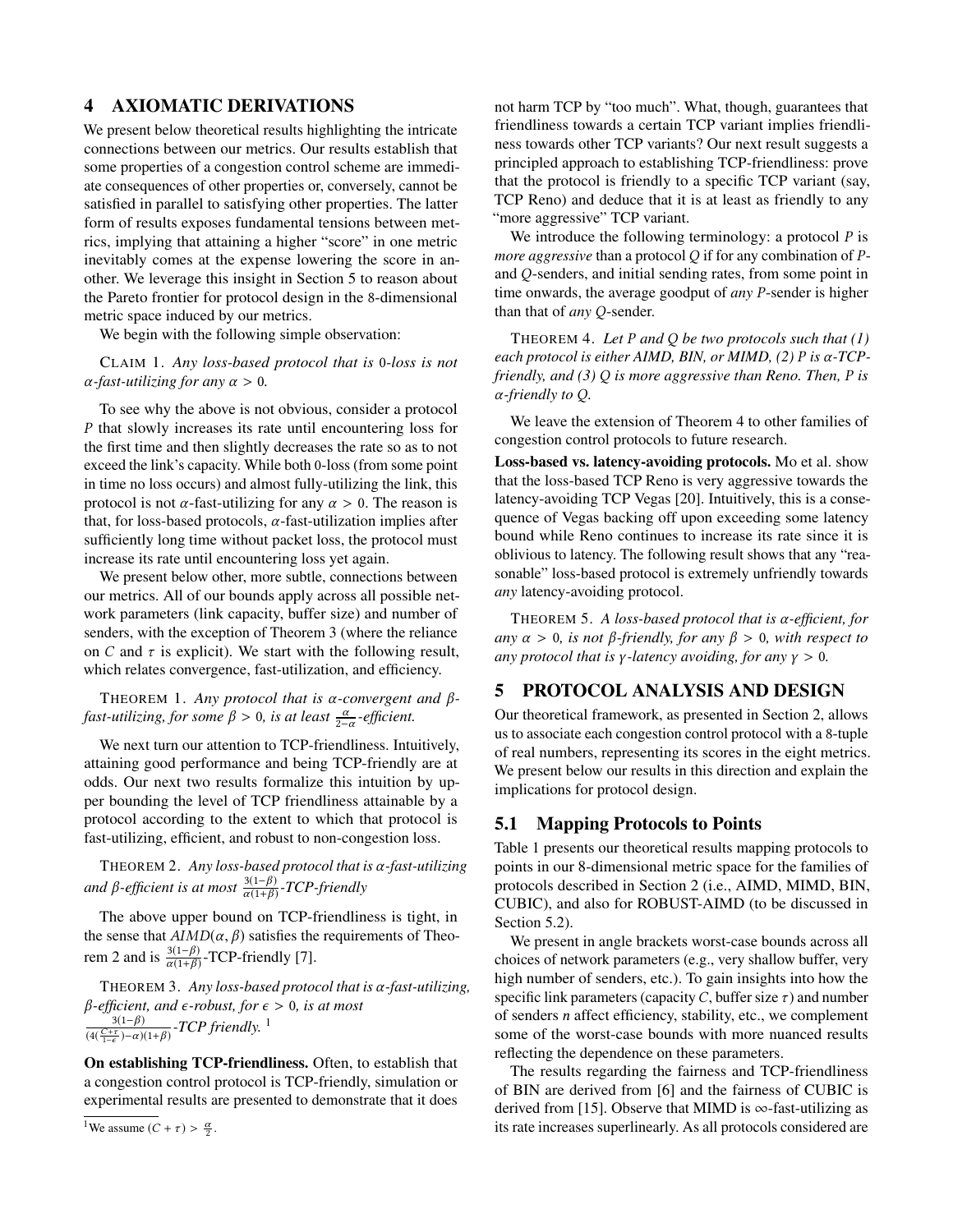<span id="page-4-0"></span>

| Protocol               | Efficiency                                                                                                                                                                        | Loss-Avoiding                                        | Fast-<br>Utilizing                                           | TCP-Friendly                                                                                                      | Fair     | Conv               |
|------------------------|-----------------------------------------------------------------------------------------------------------------------------------------------------------------------------------|------------------------------------------------------|--------------------------------------------------------------|-------------------------------------------------------------------------------------------------------------------|----------|--------------------|
| AIMD(a,b)              | $\min(1, b(1 + \frac{\tau}{C}))$<br><br><b>ob</b>                                                                                                                                 | $-\frac{C+\tau}{C+\tau+na}$<br><1>                   | $\langle$ a>                                                 | $\langle \frac{3(1-b)}{a(1+b)} \rangle$                                                                           | <1>      | $\frac{2b}{1+b}$   |
| MIMD(a,b)              | $\min(1, b(1+\frac{\tau}{C}))$<br><br><b>ch</b>                                                                                                                                   | $\langle \frac{a}{1+a} \rangle$                      | $<\infty>$                                                   | $2log_a \frac{1}{b}$<br>$\overline{C+\tau-2log_a\frac{1}{b}}$<br>$<\!\!\theta\!\!>$                               | $<\!\!0$ | $\frac{2b}{1+b}$   |
| BIN(a,b,l,k)           | $min(1,(1-b)(1+\frac{\tau}{C}))$<br>$(1 - b)$                                                                                                                                     | $\frac{C+\tau}{C+\tau+a(\frac{C+\tau}{n})^k}$<br><1> | $\langle a \rangle$ if k=0<br>$\langle 0 \rangle$ if $k > 0$ | $\langle \sqrt{\frac{3}{2}}(\frac{b}{a})^{\frac{1}{1+l+k}} \rangle$ if $l+k \geq 1$<br>otherwise<br>$<\!\!0\!\!>$ | <1>      | $\frac{2-2b}{2-b}$ |
| CUBIC(c,b)             | $\sqrt{\frac{3}{2}} \sqrt[4]{\frac{4(1-b)}{c(3+b)(C+\tau)}}$<br>$1-\frac{C+\tau}{C+\tau+nc}$<br>$\min(1, b(1+\frac{\tau}{C}))$<br>< <sub><br/>&gt;<br/>1&gt;<br/>&lt;()&gt;</sub> |                                                      | <1>                                                          | $\frac{2b}{1+b}$                                                                                                  |          |                    |
| Robust-<br>AIMD(a,b,k) | $\min\left(1, \frac{b(1+\frac{\tau}{C})}{1-k}\right)$<br>$\lt \frac{b}{1-k}$                                                                                                      | $(C+\tau)k+na(1-k)$<br>$(C+\tau)$ +na(1-k)<br><1>    | $\langle$ a>                                                 | $3(1-b)$<br>$\frac{1}{(4(\frac{C+\tau}{1-k})-a)(1+b)}$                                                            | $\leq l$ | $\frac{2b}{1+b}$   |

 $\frac{1}{\sqrt{1-k}}$  Table 1: Protocol Characterization. Worst-case bounds shown within angle-brackets.

loss-based, their scores for latency avoidance are unbounded and so omitted from the table. Also omitted are our results for robustness: all protocols are 0-robust, with the exception of  $Robust -AMD(a, b, k)$ , which is k-robust.

We validated the theoretical results in Table [1](#page-4-0) via experiments with the Emulab [\[28\]](#page-6-28). The purpose of our experiments was *not* to show that the achieved throughputs, loss rates, etc., *exactly* match the results in Table [1,](#page-4-0) but only to verify the *trends* arising from our theoretical analysis. We experimented with protocols implemented in the Linux kernel, namely, TCP Reno  $(AIMD(1,0.5))$ , TCP Cubic  $(CUBIC(0.4,0.8))$ , and TCP Scalable (MIMD(1.01,0.875) in some environments and AIMD(1,0.875) in others). Our experiments investigated the interaction of a varying number of connections (2-4) on a single link, for varying bandwidths (20Mbps, 30Mbps, 60Mbps, and 100Mbps) and buffer sizes (10 MSS / 100 MSS), and a fixed RTT of 42ms. Our preliminary findings establish, for each metric, the same hierarchy over protocols (from "worst" to "best") as induced by the theoretical results. We defer the exposition of these experimental results and the examination of other experimental settings to the full version of this paper.

## <span id="page-4-1"></span>5.2 Seeking Points on the Pareto Frontier

The Pareto frontier for protocol design. Not every point in the 8-dimensional space induced by our metrics is *feasible*, in the sense that there are some points such that no protocol can attain their associated scores. Indeed, by Theorem [2,](#page-3-3) no protocol can *simultaneously* achieve near-perfect scores for fast-utilization, efficiency, *and* TCP-friendliness. We refer to the region of *feasible points* in our 8-dimensional space as the *feasibility region for protocol design*. Our focus is on the *Pareto frontier* of this feasibility region. A feasible point is on the Pareto frontier if no other feasible point is strictly better in terms of one of our metrics without being strictly worse in terms of another metric. Any point on the Pareto frontier thus captures scores that are both attainable by a congestion control protocol and cannot be strictly improved upon. Different

<span id="page-4-2"></span>

Figure 1: Pareto frontier of Efficiency, Friendliness, and Fast-utilization

points on this frontier capture different tradeoffs between our metrics.

Robust-AIMD as an illustration. To illustrate the above, let us restrict our attention to the efficiency, fast-utilization, and TCP-friendliness metrics and consider the tension between these metrics, as captured by Theorem [2.](#page-3-3) Figure [1](#page-4-2) describes the Pareto frontier in the 3-dimensional subspace spanned by these three metrics. Points on this Pareto frontier are of the form  $(\alpha, \beta, \frac{3(1-\beta)}{\alpha(1+\beta)}$  $\frac{a(1-p)}{a(1+p)}$  (corresponding to fast-utilization, effi-<br>  $\frac{a(1+p)}{b}$  friendliness scores, respectively). Observe ciency, and TCP-friendliness scores, respectively). Observe that each of these points is indeed feasible as  $\text{AIMD}(\alpha,\beta)$  attains these scores (see Table [1\)](#page-4-0). We now add the requirement of robustness to non-congestion loss to the mix. We introduce a robust variant of AIMD, called Robust-AIMD, designed to achieve *robustly* good performance without being overly aggressive to TCP. Robust-AIMD (by the results in Table [1](#page-4-0) and Theorem [3\)](#page-3-2) cannot be improved upon, in terms of one of the four metrics under consideration, without lowering its score in another (and thus lies on the Pareto frontier of their induced 4-dimensional space).

Robust-AIMD can be regarded as a hybrid of traditional AIMD and PCC [\[11\]](#page-6-1). Under Robust-AIMD, time is divided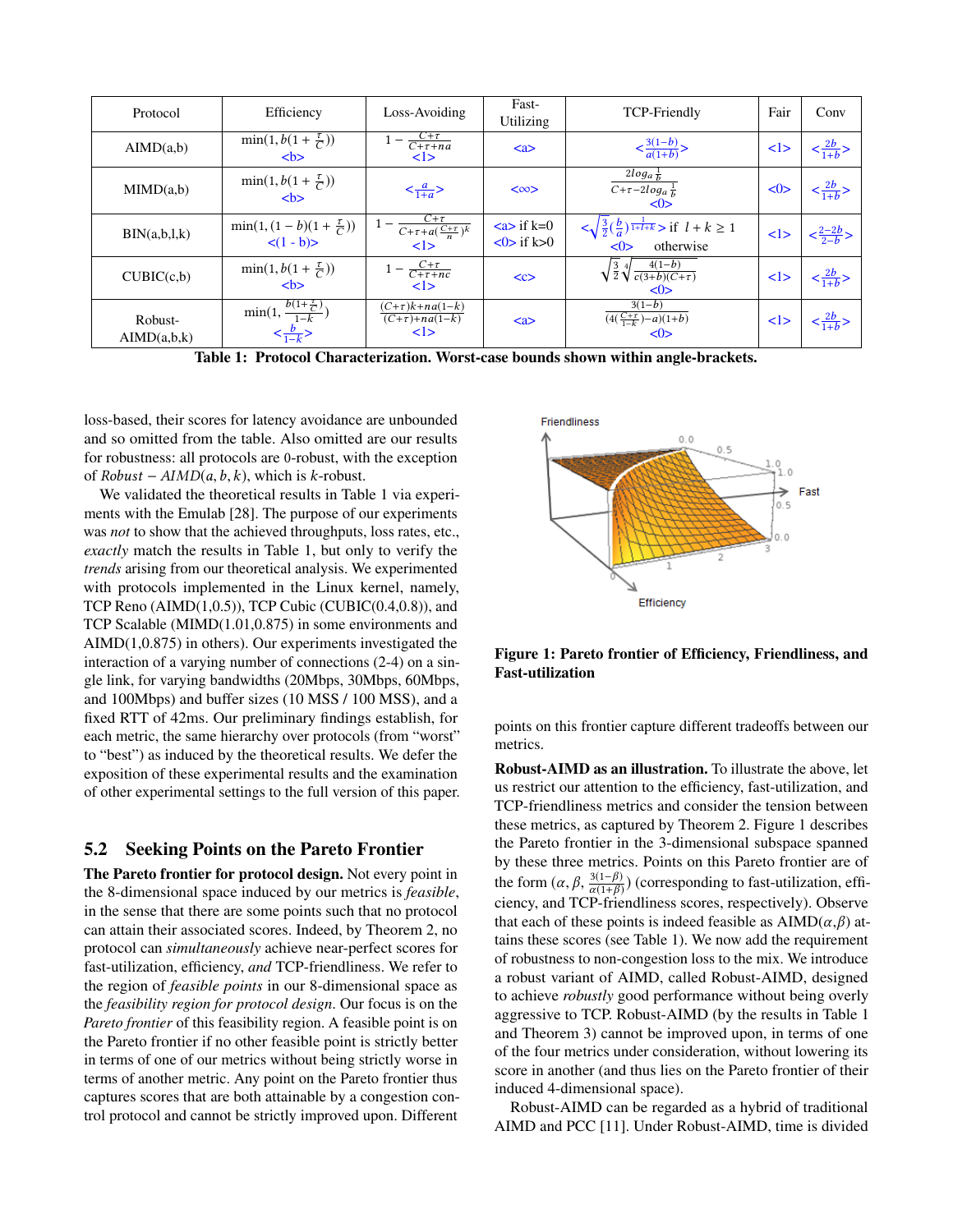<span id="page-5-1"></span>

| (n,BW)                                                                                                                                                        |  |  |  |  |  | $\vert (2,20) \vert (2,30) \vert (2,60) \vert (2,100) \vert (3,20) \vert (3,30) \vert (3,60) \vert (3,100) \vert (4,20) \vert (4,30) \vert (4,60) \vert (4,100) \vert (4,100)$ |
|---------------------------------------------------------------------------------------------------------------------------------------------------------------|--|--|--|--|--|--------------------------------------------------------------------------------------------------------------------------------------------------------------------------------|
| $R-AIMD$ 2.48x $\mid$ 1.69x $\mid$ 1.19x $\mid$ 1.94x $\mid$ 1.76x $\mid$ 1.35x $\mid$ 2.75x $\mid$ 1.92x $\mid$ 1.30x $\mid$ 2.47x $\mid$ 2.24x $\mid$ 2.00x |  |  |  |  |  |                                                                                                                                                                                |

into short (roughly 1 RTT) "monitor intervals". In each monitor interval, the sender sends at a certain rate and uses selective ACKs from the receiver to learn the resulting loss rate. Robust-AIMD uses an AIMD-like rule for adjusting transmission rate: the sender has a congestion window (similarly to TCP and unlike PCC), that is additively increased by a predetermined constant a (MSS) if the experienced loss rate is lower than a fixed constant  $\epsilon > 0$ , and multiplicatively decreased by a predetermined constant b if the loss rate exceeds  $\epsilon$ . Thus, Robust-AIMD is modeled as follows. Robust-AIMD( $a,b,\epsilon$ ):

$$
x_i^{(t+1)} = \begin{cases} x_i^{(t)} + a & \text{if } L^{(t)} < \epsilon \\ x_i^{(t)}b & \text{if } L^{(t)} \ge \epsilon \end{cases}
$$

Our theoretical results for Robust-AIMD suggest that it constitutes a point in the design space of congestion control protocols that provides performance comparable to AIMD in a significantly more robust manner, while being more friendly to legacy TCP connections than PCC (whose behavior is strictly more aggressive than MIMD(1.01,0.99)). In fact, the proof of our theoretical result regarding the TCP-friendliness of Robust-AIMD shows that its TCP-friendliness is *monotone* in the number of Robust-AIMD connections, in the sense that the more Robust-AIMD connections share a link the better its friendliness to TCP connections on the link becomes.

Evaluating Robust-AIMD under real-world network conditions, and identifying the "right" parameter settings for such protocols, lies well beyond the scope of this study. Yet, to validate the above theoretical findings regarding Robust-AIMD, we experimentally evaluated Robust-AIMD(1,0.8,  $\epsilon$ ), for  $\epsilon$  values of 0.005, 0.007, and 0.01 (corresponding to loss rates of <sup>0</sup>.5%, <sup>0</sup>.7%, and 1%, respectively). As expected, Robust-AIMD(1,0.8)'s outperformed the evaluated AIMD and MIMD protocols (specifically, Reno, Cubic, Scalable) in terms of robustness and efficiency, and was outperformed by PCC. Our experimental results comparing Robust-AIMD's TCP friendliness to PCC appear in Table [2.](#page-5-1) Each entry in the table specifies the improvement in  $%$  of Robust-AIMD(1,0.8) over PCC for different choices of number of senders on the link (*n*) and link bandwidth, constant RTT of 42ms and buffer size of 100 MSS. Observe that Robust-AIMD consistently attains >1.5x TCP-friendliness than PCC (1.92x improvement on average). (Our results for Robust-AIMD's scores in other metrics, omitted, also qualitatively comply with our theoretical results.)

We view Robust-AIMD as an example of how the axiomatic approach can be leveraged to identify points in the design space that lie on the Pareto frontier, and guide the theoretical investigation and experimental exploration of such points.

## <span id="page-5-0"></span>6 CONCLUSION

We have put forth an additional approach for analyzing congestion control designs, which complements the current simulation/experimentation and control-theoretic/network-utilitymaximization theoretical approaches. Our axiomatic approach yields insight, in a simple model, into which properties can co-exist, and which follow from other properties. However, we view our treatment here as merely the first step in this direction, with many promising directions for future research:

Other congestion control protocols. One important future task is applying our axiomatic approach to other congestion control schemes (including the recently proposed PCC [\[11\]](#page-6-1), Sprout [\[30\]](#page-6-3) and BBR [\[8\]](#page-6-0)). This would require us to extend our model to deal with pacing-based congestion control (which is needed for PCC and BBR).

More realistic network model. Generalizing our model to capture network-wide protocol interaction (see [\[14\]](#page-6-29)), stochastic effects of queuing at routers, and unsynchronized network feedback [\[24\]](#page-6-30), is also a natural research direction.

Other axioms, other derivations. What other metrics of performance, fairness, etc., should be incorporated into our axiomatic approach (see [\[12\]](#page-6-25) for a discussion of evaluation metrics)? What other results regarding the relations between metrics can be proven? We believe that further investigation along these lines could shed light on the inherent tradeoffs involved in protocol design.

Better experimental evaluations. As discussed in Section [5,](#page-3-1) to provide preliminary validation of theoretical results, we experimented with different protocols. Conducting largerscale, more realistic experiments to validate our findings, and also to guide the search for new theoretical results, is important for establishing the usefulness of our approach.

Applying the axiomatic approach to other networking contexts. Thus far, axiomatic approaches have been applied to a few, very specific, networking environments [\[10,](#page-6-11) [18,](#page-6-12) [23\]](#page-6-13). We believe that applying the axiomatic approach to other contexts (e.g., intradomain [\[18\]](#page-6-12) and interdomain routing, traffic engineering, in-network queueing [\[25\]](#page-6-31), network security) is another important direction for future research, and that results along these lines could contribute to more principled discussions about these contexts.

## ACKNOWLEDGEMENTS

We thank Akshay Narayan and the rest of the MIT Networks and Mobile Systems (NMS) group for valuable feedback. We also thank the anonymous HotNets reviewers for their helpful comments. Michael Schapira thanks Moshe Tennenholtz for many insightful conversations about the axiomatic approach.